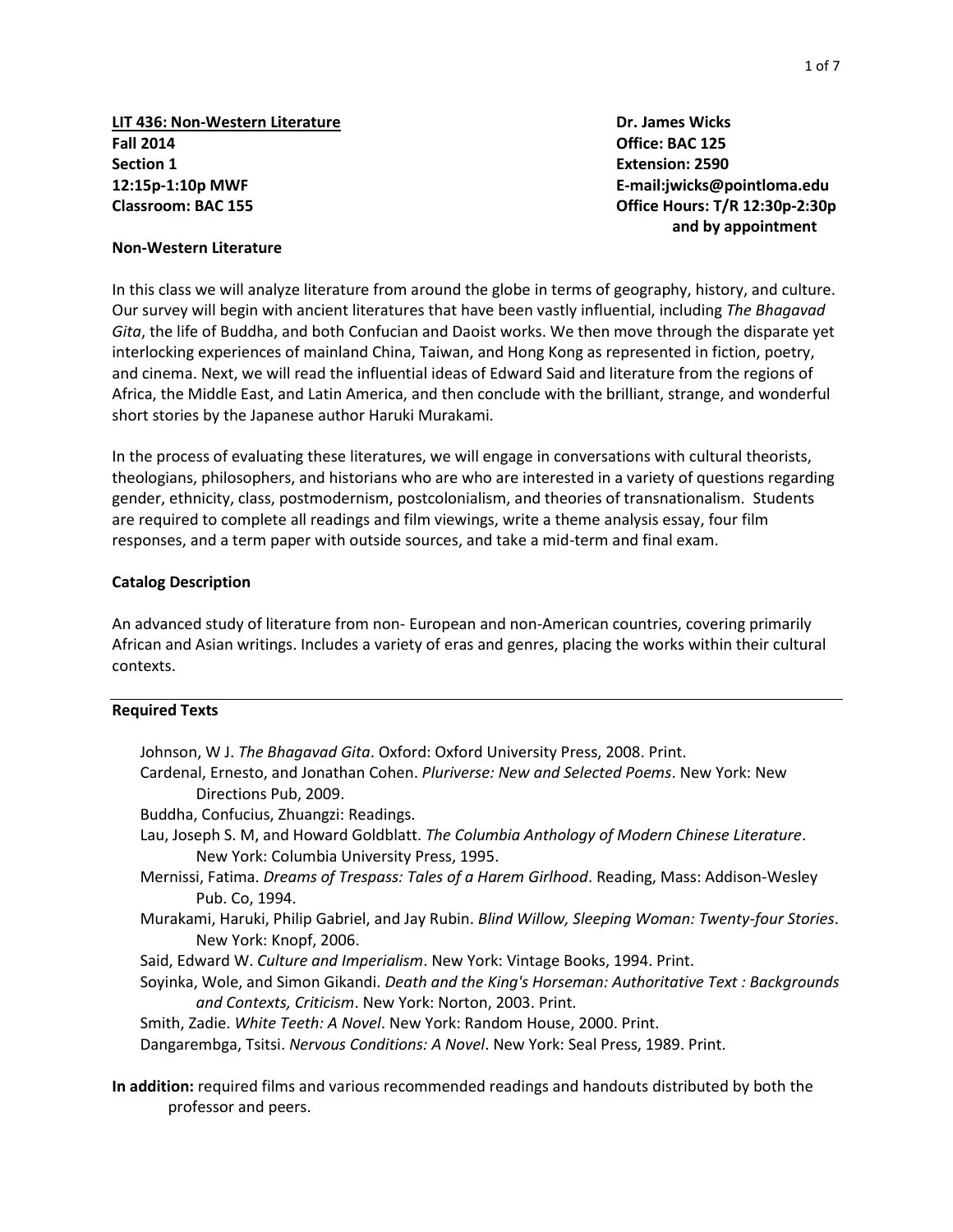## **Course Learning Outcomes**

## *Students will be able to:*

- 1. Closely read (comprehension, analysis) and critically analyze (analysis) texts in their original languages and/or in translation. **(PLO 2,3, 5)**
- 2. Recall (knowledge), identify (knowledge), and use (application) fundamental concepts of literary study to read and discuss texts
	- a. Standard literary terminology
	- b. Modes/genres of literature
	- c. Elements of literary genres
	- d. Literary periods (dates, writers, characteristics, and important developments)
	- e. Contemporary critical approaches
	- f. Extra-literary research **(PLO 2, 3, 5)**
- 3. Analyze (analysis) the social, cultural, ethnic, gendered, and/or historical contexts of the works and their authors, and connect (synthesis, evaluation) the texts with their own lives. **(PLO 1)**
- 4. Create (synthesis, evaluation) detailed and informed textual analysis of literary works employing secondary sources and applying concepts of literary study and literary theory. **(PLO 3, 4)**

# **PLNU Mission: To Teach ~ To Shape ~ To Send**

Point Loma Nazarene University exists to provide higher education in a vital Christian community where minds are engaged and challenged, character is modeled and formed, and service becomes an expression of faith. Being of Wesleyan heritage, we aspire to be a learning community where grace is foundational, truth is pursued, and holiness is a way of life.

# **Course Policies and Requirements**

**Attendance:** *Attendance is required. Missing class for other than medical emergencies or excused absences will affect your grade, as per the University Catalog.* Regular and punctual attendance at all classes is considered essential to optimum academic achievement. If the student is absent from more than 10 percent of class meetings, the faculty member has the option of filing a written report which may result in de-enrollment. If the absences exceed 20 percent, the student may be de-enrolled without notice. If the date of de-enrollment is past the last date to withdraw from a class, the student will be assigned a grade of W or WF consistent with university policy in the grading section of the catalog. See [Academic Policies](http://www.pointloma.edu/experience/academics/catalogs/undergraduate-catalog/point-loma-education/academic-policies) in the (undergrad/graduate as appropriate) academic catalog.

**Class Preparation:** All assignments must be completed prior to the assigned due date and time. Some assignments will be discussed in class while others will be completed individually but not discussed.

**Class Participation:** *Regular* contributions to class discussion are expected, including but not restricted to discussions of weekly readings, related experiential exercises, and open dialogue. Despite the size of the class, I want everyone to feel compelled to share their thoughts on assigned readings. Enthusiastic and responsible participation in assigned group projects (in-class and outside of class) is expected of all.

**Late Paper Policy:** Hand in your assignment in on time. Otherwise, a late submission will be penalized: 1st) by a 1/3 drop of a grade on the due date if submitted after the class has started, 2nd) by a letter grade if submitted after class on the due date or delivered outside of class on the due date, and 3rd) by an additional letter grade for each day late following the assignment due date. Unless pre-arranged,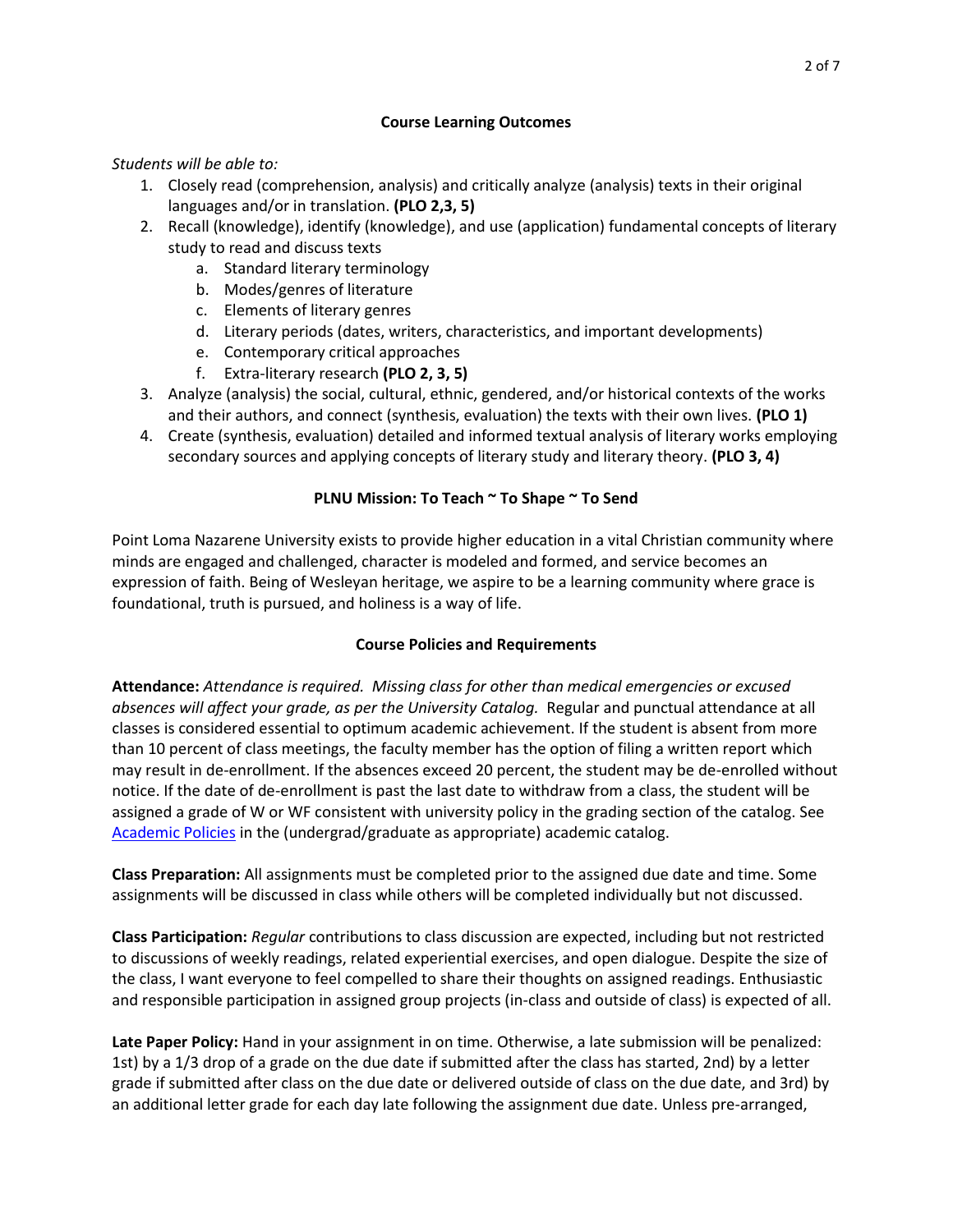assignments more than a week late will not be graded. No "make-ups" to in-class work will be accepted unless there is an emergency, illness, or excused absence.

**E-Mail:** Please use e-mail for simple, logistical questions or clarifications. Write: "LIT 448" in the subject line. Allow 1 business day for a reply.

**Cell phones and computers:** may be used for classroom related activities only.

**Public Discourse:** Much of the work we will do in this class is cooperative, by nature of the class discussions and general feedback given to written work and/projects; thus you should think of all your writing and speaking for and in class as public, not private, discourse. By continuing in this class, you acknowledge that your work will be viewed by others in the class.

**Inclusive Language:** *Because the Literature, Journalism, and Modern Language department recognizes the power of language, all public language used in this course, including written and spoken discourse, will be inclusive. This standard is outlined by all major academic style guides, including MLA, APA, and Chicago, and is the norm in university-level work.* These academic style guides provide background information and good examples of how to maintain non-sexist language use in your writing.

**Academic Honesty/ Policy on Plagiarism**: Students should demonstrate academic honesty by doing original work and by giving appropriate credit to the ideas of others. As explained in the university catalog, academic dishonesty is the act of presenting information, ideas, and/or concepts as one's own when in reality they are the results of another person's creativity and effort. Violations of university academic honesty include cheating, plagiarism, falsification, aiding the academic dishonesty of others, or malicious misuse of university resources. A faculty member who believes a situation involving academic dishonesty has been detected may assign a failing grade for a) that particular assignment or examination, and/or b) the course following the procedure in the university catalog. Students may appeal also using the procedure in the university catalog. See [Academic Policies](http://www.pointloma.edu/experience/academics/catalogs/undergraduate-catalog/point-loma-education/academic-policies) for further information.

**Academic Accommodations:** While all students are expected to meet the minimum academic standards for completion of this course as established by the instructor, students with disabilities may request academic accommodations. At Point Loma Nazarene University, students must request that academic accommodations by filing documentation with the [Disability Resource Center](http://www.pointloma.edu/experience/offices/administrative-offices/academic-advising-office/disability-resource-center) (DRC), located in the Bond Academic Center. Once the student files documentation, the Disability Resource Center will contact the student's instructors and provide written recommendations for reasonable and appropriate accommodations to meet the individual needs of the student. See [Academic Policies](http://www.pointloma.edu/experience/academics/catalogs/undergraduate-catalog/point-loma-education/academic-policies) in the (undergrad/graduate as appropriate) academic catalog.

**Final Examination:** *The published time for the final examination is one of the considerations when enrolling for a course. Students are expected to arrange their personal affairs to fit the examination schedule.* Successful completion of this class requires taking the final examination on its scheduled day. No requests for early examinations or alternative days will be approved.

**FERPA Policy:** In compliance with federal law, neither PLNU student ID nor social security number should be used in publicly posted grades or returned sets of assignments without student written permission. This class will meet the federal requirements by (Note: each faculty member should choose one strategy to use: distributing all grades and papers individually; requesting and filing written student permission; or assigning each student a unique class ID number not identifiable on the alphabetic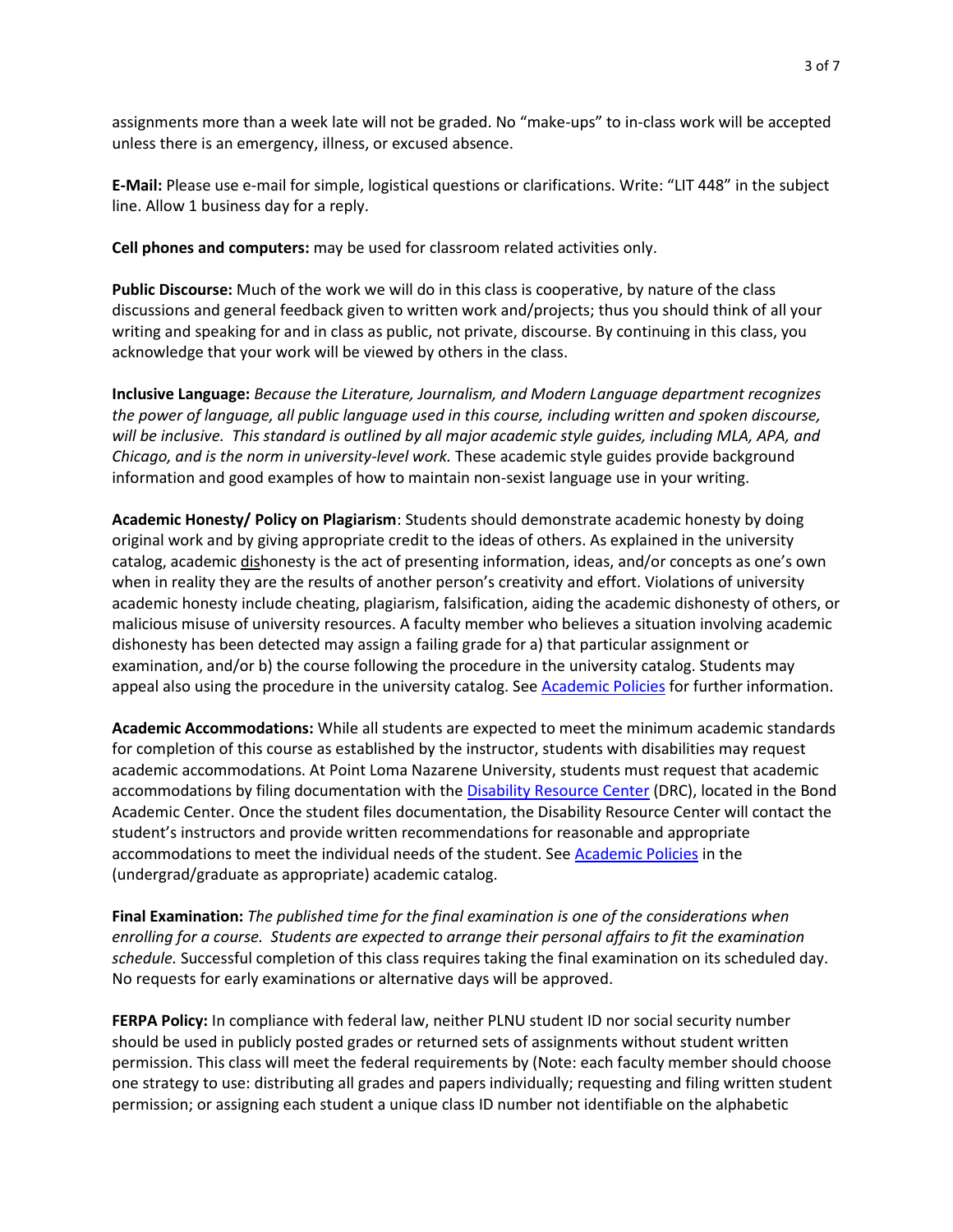roster.). Also in compliance with FERPA, you will be the only person given information about your progress in this class unless you have designated others to receive it in the "Information Release" section of the student portal. Se[e Policy Statements](http://www.pointloma.edu/experience/academics/catalogs/undergraduate-catalog/policy-statements) in the (undergrad/ graduate as appropriate) academic catalog.

**LJML Department Policies:** [http://www.pointloma.edu/experience/academics/schools](http://www.pointloma.edu/experience/academics/schools-departments/department-literature-journalism-modern-languages/programs)[departments/department-literature-journalism-modern-languages/programs](http://www.pointloma.edu/experience/academics/schools-departments/department-literature-journalism-modern-languages/programs)

#### **Grading**

- 20% class participation
	- 10% class discussion; students bring 1 pg. of notes to class each class period 10% one (1) author presentation and one (1) class discussion paper
- 10% film notes
- 10% theme analysis essay
- 20% midterm exam
- 5% complete term paper rough draft
- 15% term paper
- 20% final exam

### **Grading Scale**

| 94-100 | А  |
|--------|----|
| 90-93  | А- |
| 88-89  | B+ |
| 83-87  | B  |
| 80-83  | B- |
| 78-79  | C+ |
| 73-77  | C  |
| 70-73  | C- |
| 60-69  | D  |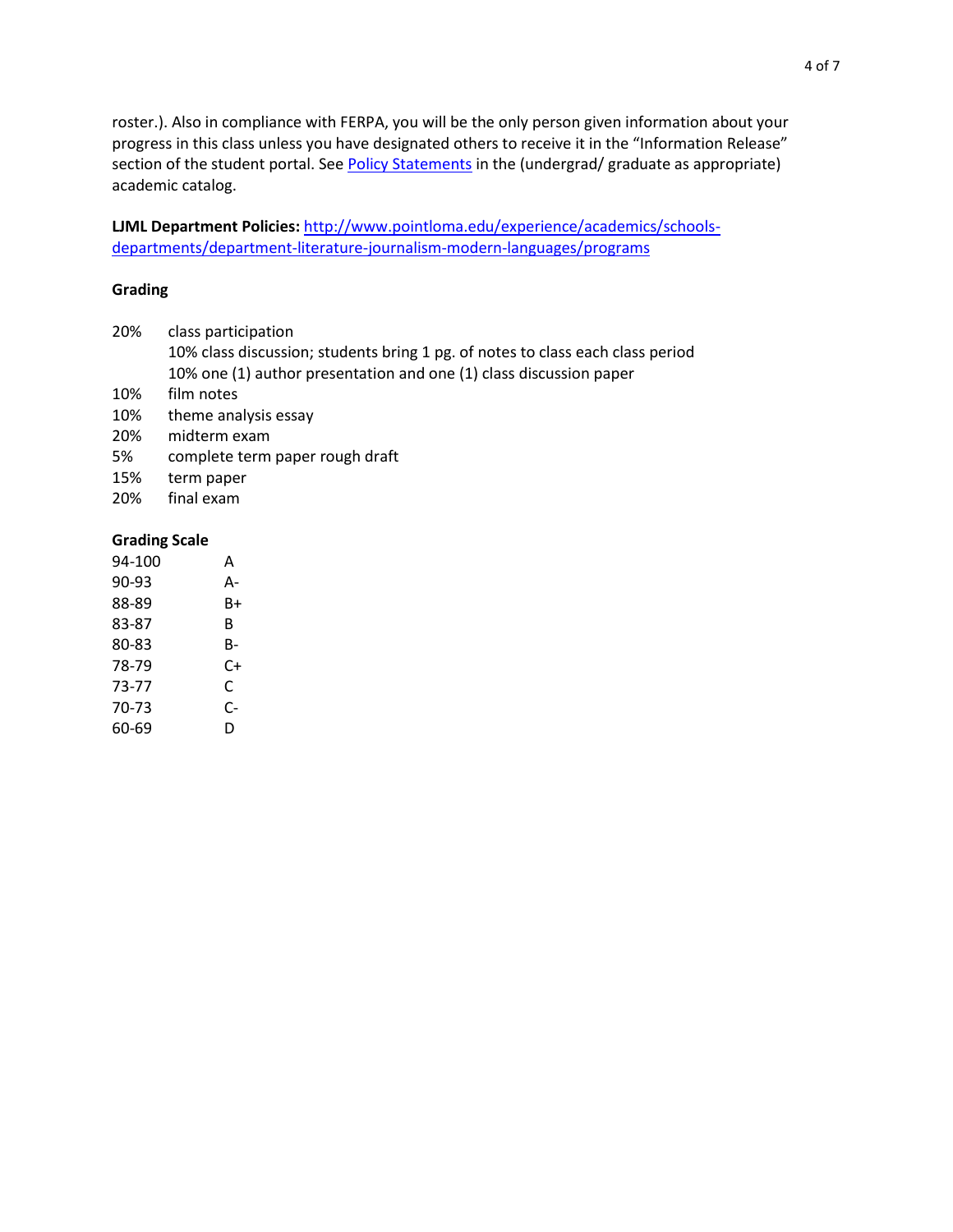#### **Assignment Descriptions**

**Paper Format**: Papers are written in MLA Style. Hardcopy papers are stapled and all papers are typed and double-spaced. Submit assignments in black ink on 8.5"x11" white paper. Use a non-decorative 12 point font, such as Times New Roman, and use 1" margins. Please do not include title pages. Include page numbers. Use the MLA website or a current MLA style guide for style, grammar, format and citation questions.

## **Class Participation**

**Author Presentation** *Objective:* Type an author biography in a bullet-point/ brochure-type format.

*Form:* Length: 1 page. Make photocopies so each class participant has a copy. Read your author presentation in class (10-15 minutes). Creativity is encouraged.

**Class Discussion Paper** *Objective***:** Write a reader-response to the assigned class reading.

**Form:** 1.5- 2 pages. Summarize important details from -- but not the plot in -- the assigned text, offer your critical assessment of key themes, and contribute questions that facilitate class discussion. Make photocopies so each class participant has a copy. Read your class discussion paper in class (10-15 minutes), and be prepared to guide the subsequent class discussion.

## **Film Notes**

*Objective:* Record notes based on your observations of the assigned film that includes your point of view supported by evidence in the film. You may write your notes in the form of bullet points or prose. Either way, the page requirement remains at 1 page minimum.

*Form:* 1 page, and more if you would like. Outside sources optional; if so, include a Works Cited page.

## **Theme Analysis Essay**

*Objective:* Write an academic argument *on one narrowly defined topic* based on your assessment of the readings.

*Form:* 2.5 pages; *page requirement strictly enforced*. No outside sources.

## **Term Paper**

*Objective:* Explore a selected text (of your choice from the course readings) further by locating secondary sources. Engage in dialogue with the writers you discover in your research. Include your primary text and at least four outside resources not located online in your works cited page.

*Form:* 10 pages, staple photocopies of the first page and quoted sections of all outside resources to your essay; *page requirement strictly enforced*.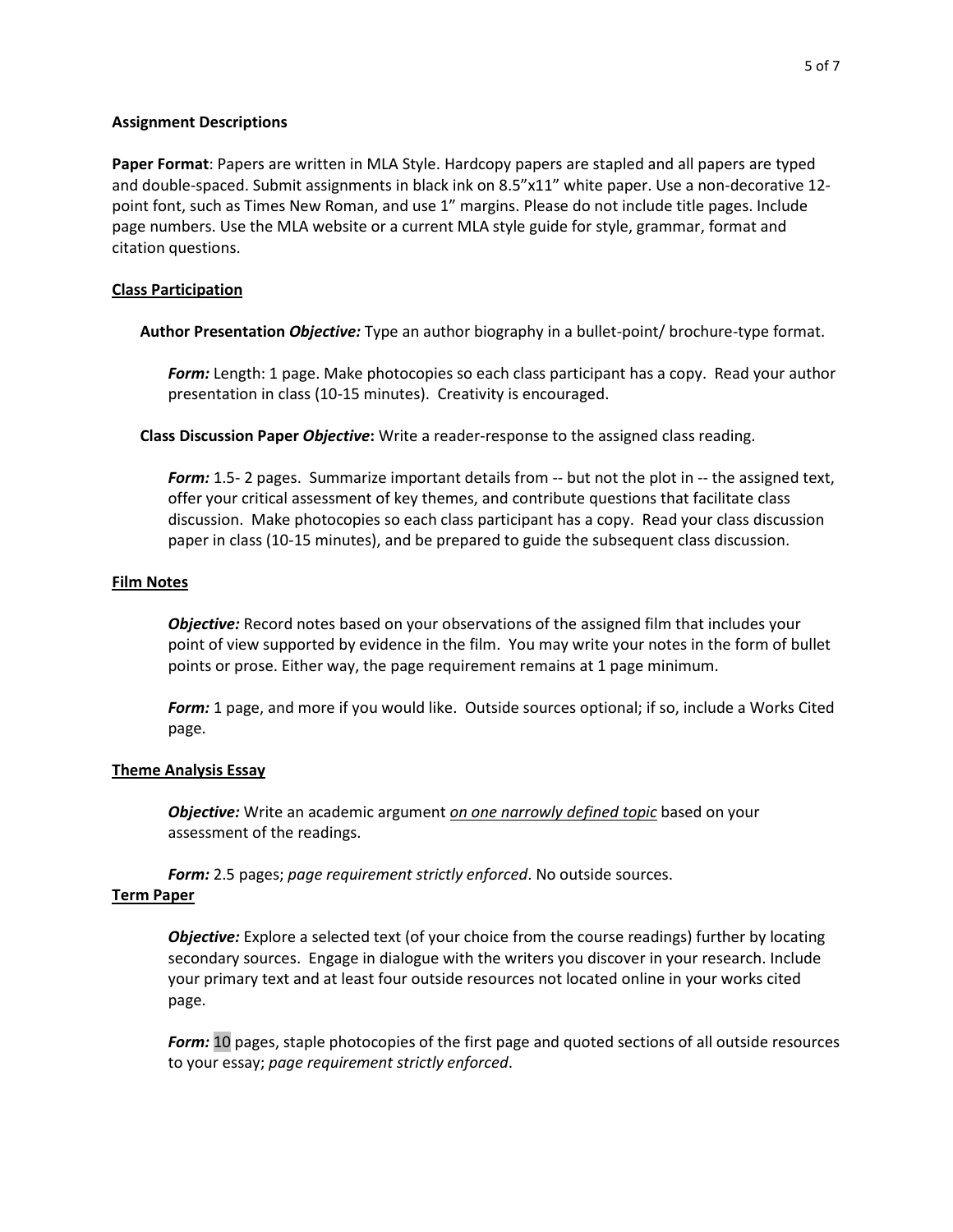### **Midterm and Final Examinations**

*Objective:* Use relevant examples from the lectures, readings, and films to respond to questions that take into account the content of the course.

*Form:* In-class, written, open-note/book examinations.

## **Evaluation of Papers**

The following questions will be considered when papers are evaluated and graded. All questions may not be relevant to each assignment.

- Does the paper respond to assignment objective?
- Does the paper make an argument?
- Is the claim clear and plausible? Is it stated and contextualized effectively?
- Is there sufficient and relevant evidence to ground the claim?
- Does the paper effectively select and use material from the course readings to support and validate the analysis? Does it summarize, paraphrase, and quote effectively?
- Does the paper use all relevant details from the readings both to support the claim and to provide a context for the case being made? Does it ignore material that should be taken into account?
- Does the paper demonstrate an awareness of how the argument being proposed fits into the larger set of claims made about the topic in our course readings?
- Does the paper work through the complexities of the material (as opposed to oversimplifying or overgeneralizing)?
- Is the paper well organized?
- Does it cite material from the sources using MLA documentation style?
- Are there sentence structure problems or grammatical errors that interfere with the meaning?

| <b>Week</b> | Date | <b>Schedule</b>                                      | <b>Assignment Due</b>      |
|-------------|------|------------------------------------------------------|----------------------------|
| 1           | 9/3  | W Introduction to the course                         |                            |
|             | 9/5  | F Ashvaghosha, Life of Buddha                        |                            |
|             | 9/8  | M Confucius; Laozi/ Zhuangzi                         |                            |
| 2           | 9/10 | W Bhagavad Gita (1-44)                               |                            |
|             | 9/12 | F Bhagavad Gita (45-81)                              | F: CDP                     |
|             | 9/15 | M To Live (Zhang, 1995)                              |                            |
| 3           | 9/17 | W Three Times (Hou, 2005)                            | W: Film Notes 1 (To Live)  |
|             | 9/19 | F Chungking Express (Wong, 1994)                     | F: Film Notes 2 (T. Times) |
|             | 9/22 | M Lu Xun (3-21), Mao Dun (56-73)                     | M:AP                       |
| 4           | 9/24 | W 1918-1949 (499-526) Cultural Rev. (538-9, 563-4)   |                            |
|             | 9/26 | F Gao Xingjian (329-36), Alai (470-9), C.S. (480-95) |                            |
|             | 9/29 | M Taiwan Poetry (529-530, 533-537, 540-562)          |                            |
| 5           | 10/1 | W Bai Xianyong (210-223)                             |                            |
|             | 10/3 | F Chen Yingzhen, (204-209), Huang Chunming           | $F:$ CDP                   |

## **Course Schedule** *Subject to Change*